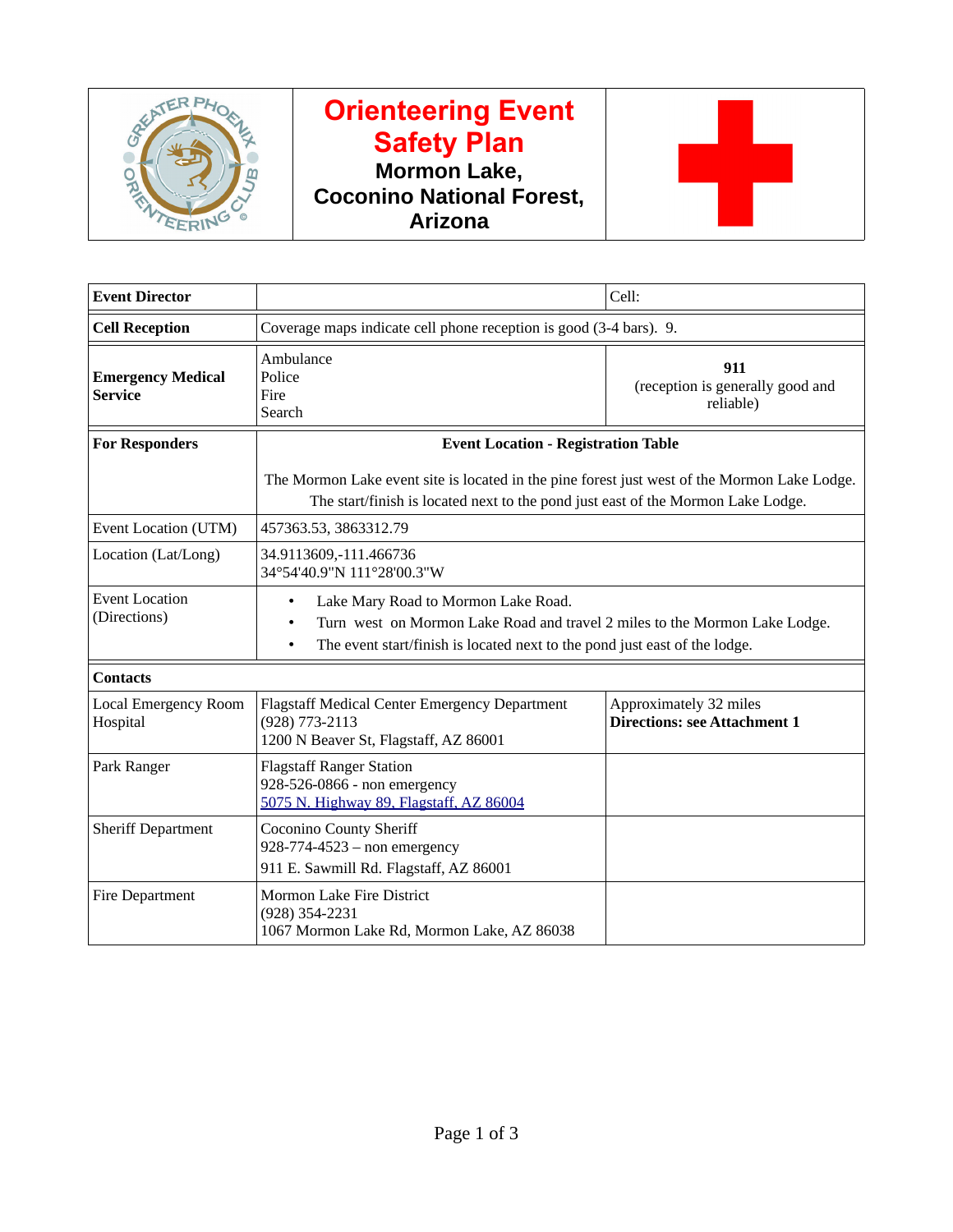

**Attachment 1 Map to Local Emergency Hospital**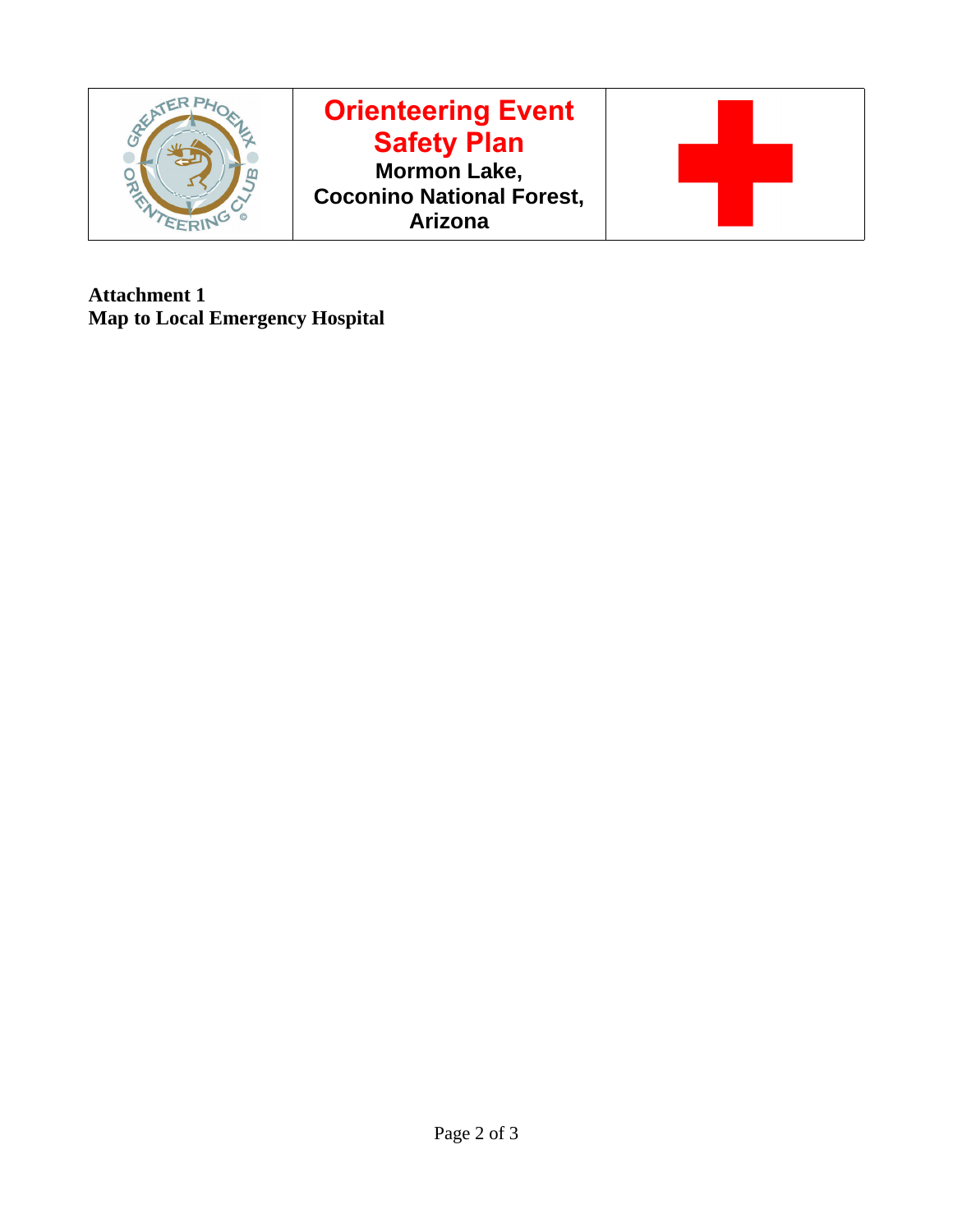#### 1 Mormon Lake Rd, Mormon Lake, AZ 86038 Drive 31.3 miles, 44 min Google Maps to Flagstaff Medical Center Emergency Department



Map data ©2018 Google 2 mi L

### 1 Mormon Lake Rd

Mormon Lake, AZ 86038

#### Follow Mormon Lake Rd to Lake Mary Rd

|   |                                            | 12 min (7.8 mi)  |
|---|--------------------------------------------|------------------|
|   | 1. Head northwest                          |                  |
|   |                                            | 338 ft           |
| ∼ | 2. Turn left toward Mormon Lake Rd         |                  |
|   |                                            | $128$ ft         |
| r | 3. Turn right onto Mormon Lake Rd          |                  |
|   |                                            | 7.7 mi           |
|   |                                            |                  |
|   | 4. Turn left onto Lake Mary Rd             |                  |
|   |                                            | 21 min (19.0 mi) |
|   |                                            |                  |
|   | <b>Take S Lone Tree Rd to E Butler Ave</b> |                  |
|   |                                            | 6 min (3.0 mi)   |
| r | 5. Turn right onto E J. W. Powell Blvd     |                  |
|   |                                            | $1.1 \text{ mi}$ |
|   |                                            |                  |

L.